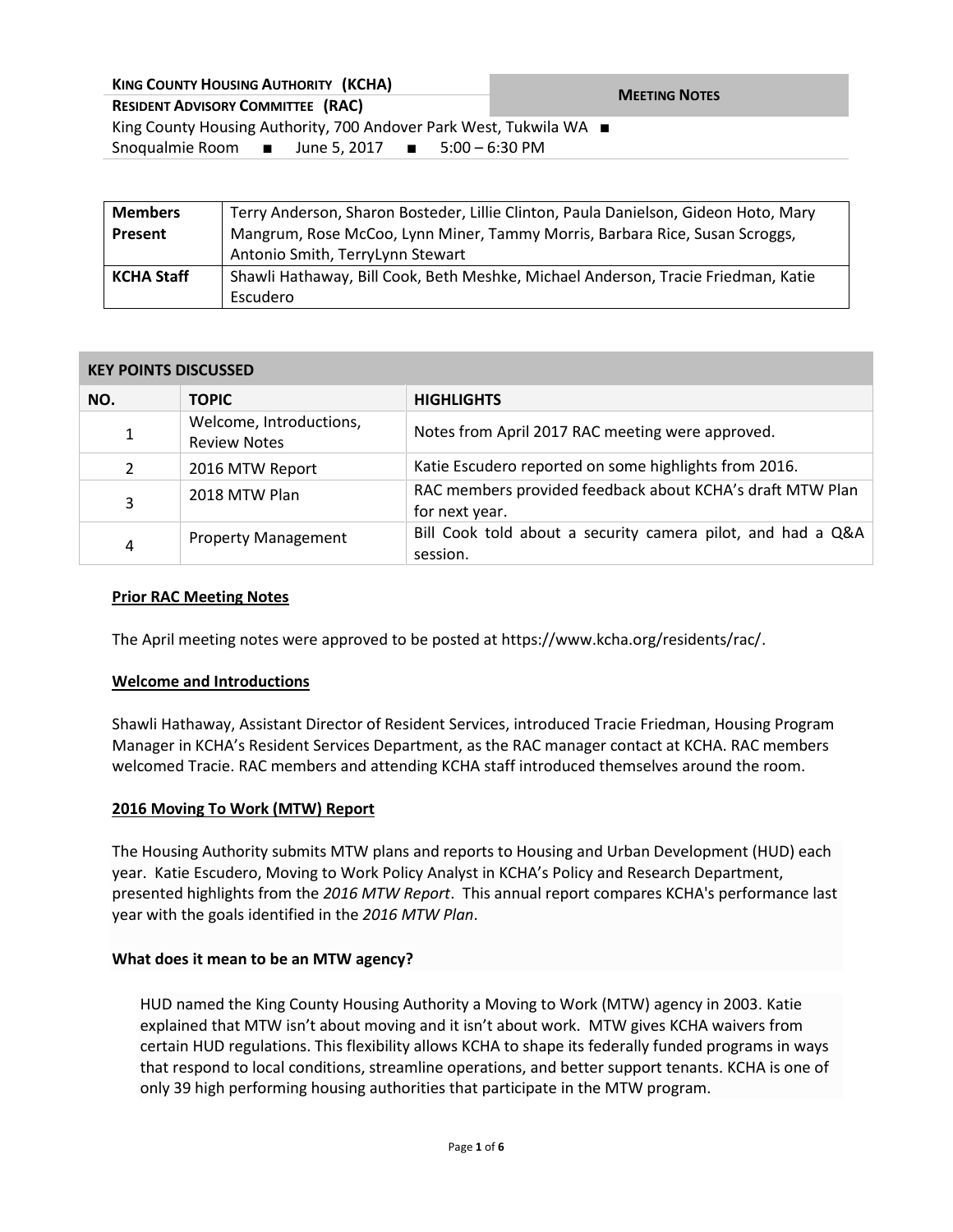Before KCHA got MTW status, federal funding KCHA received for its Public Housing program went directly and strictly into Public Housing, and likewise Section 8 funding went strictly to KCHA's Housing Choice Voucher (Section 8) program. Since gaining MTW flexibility, KCHA is able to put into one pot of money all funds from HUD for Section 8 and Public Housing as well as income from properties KCHA owns and operates without federal subsidies. From this combined pot of money, KCHA is able to fund all of its programs, including Section 8, Public Housing, the Homeless Housing and Resident Services departments, and is able to innovate how KCHA uses its subsidies from HUD in ways that best serve the local needs of our diverse population we have in King County. We are able to not only fund the traditional programs of a Housing Authority, but also innovative programs because we have flexibility to work with and be more responsive to the local community on innovative programs.

# **Highlights from the 2016 MTW Report**

Here is a summary of some of the highlights that will be in the FY 2016 MTW Annual Report. This report will be posted later in 2017 at [https://www.kcha.org/news/mtw/.](https://www.kcha.org/news/mtw/)

KCHA served 11,262 families in KCHA-owned properties: 9,494 families housed in the private market with a voucher, and 986 families housed in nonprofit partner housing.

KCHA acquired and thus saved 76 units of affordable housing from demolition in Highland Park complex in Bellevue. This kept the mostly immigrant low income residents of this apartment from becoming displaced and it allowed their children to remain in their same schools.

KCHA dedicated 44 Veterans Affairs Supportive Housing (VASH) vouchers to the William J. Wood Veterans House in Federal Way, a service-rich housing complex owned by the Multi-Service Center (MSC) which opened in December 2016 to house 44 previously homeless veterans and their family members. This is a partnership between KCHA, MSC and the Department of Veterans Affairs (VA).

KCHA also purchased Abby Ridge in 2016. It's a 146 unit apartment complex in SeaTac near the new Angle Lake light rail station. One of KCHA's major strategies is to acquire properties near light rail stations to enable lower income people to benefit from living close to good transportation.

Because of MTW, KCHA is able to over-lease its Section 8 program, in 2016 providing on average 130 Housing Choice Vouchers above the number of families KCHA would able to serve without MTW flexibility.

A major initiative in 2016 was to continue to address the homelessness crisis in our region. More than half of the households entering KCHA programs in 2016 had experienced homelessness, showing that without KCHA a major number of people would have remained homeless. To address increasing amounts of homelessness in our region and to eliminate barriers to housing, KCHA partners with the VA, local nonprofit agencies, and agencies serving homeless young adults. One program to highlight regarding reducing the homelessness in our region is the *Student and Family Stability Initiative* (SFSI). So far 150 formerly homeless families including 374 children were housed through that program. SFSI is a partnership between KCHA, a school district, and Neighborhood House (a nonprofit agency) to provide a temporary housing subsidy and employment assistance to homeless families with students in a the school district.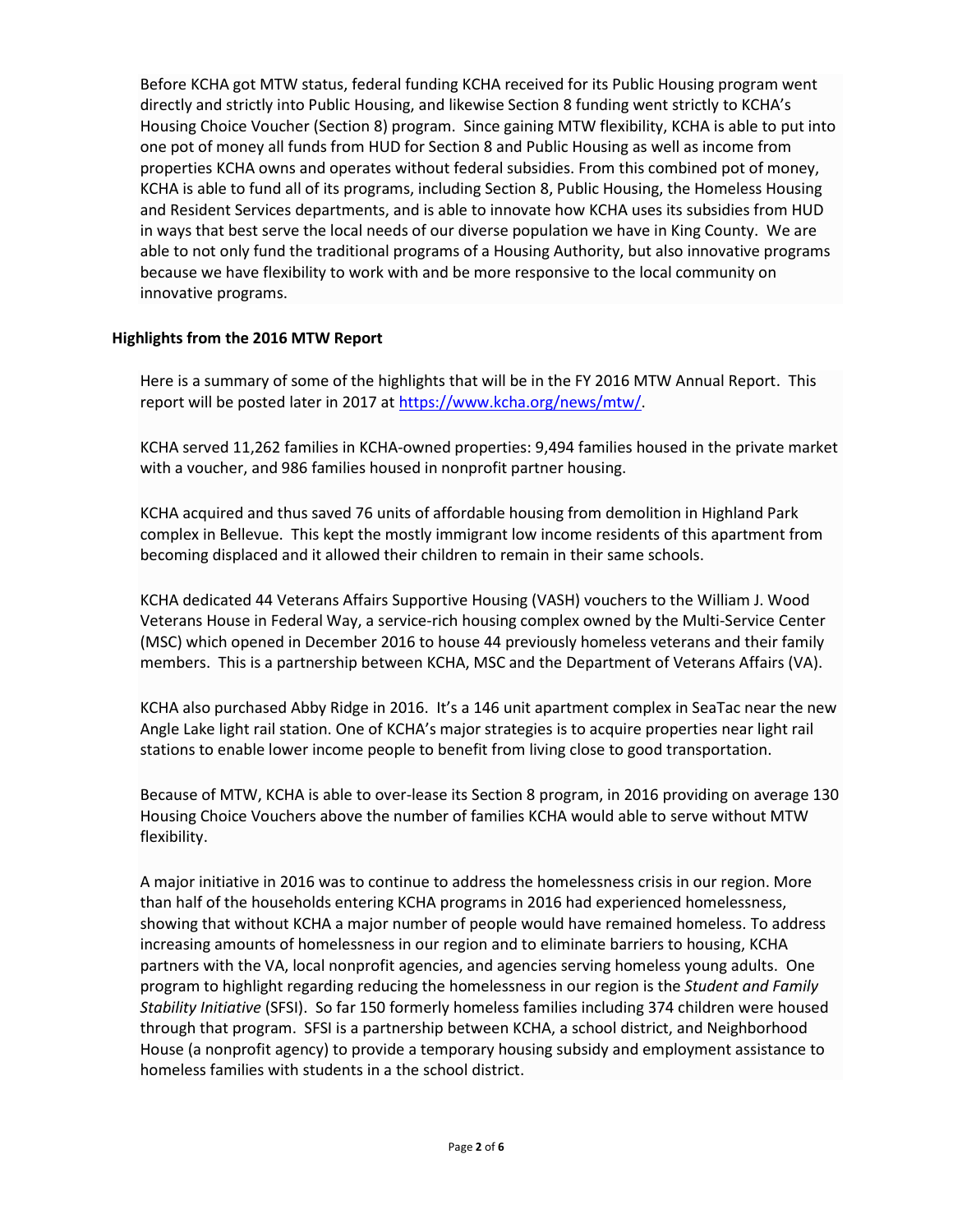In 2016 KCHA worked on expanding geographic choice and opportunities for low income participants of KCHA programs to live all around King County. Our Section 8 department implemented a 5 tier zip code based payment standard so that Section 8 subsidies will better match the market rate of rental housing in all areas of the county. We are also investing in areas to improve educational outcomes for children in KCHA programs. We have 15 youth centers and 3 Head Start facilities on KCHA properties. We fund programs that aim to improve educational outcomes. We are investing in underserved neighborhoods such as Greenbridge in White Center to increase opportunities for people we're serving.

In 2016 KCHA invested over 16 million dollars in site improvements and building repairs of properties owned by KCHA. In this way KCHA added up to 30 more years of life to the housing properties.

In 2016, KCHA expended the Energy Performance Contract which is reducing utility costs for both KCHA and residents. In another form of efficiency improvement, KCHA implemented process improvements such as eliminating paperwork that saved over 14,000 hours of staff time.

# **2018 Moving To Work (MTW) Draft Plan**

Katie Escudero next spoke to the RAC about the MTW plan for next year, which has just started to be developed. The annual plan outlines KCHA's MTW goals and activities for the upcoming fiscal year. Katie said KCHA departments are just starting to create their work plans for 2018, so this is a good time to come to the Resident Advisory Committee to ask for RAC members' input and opinions. Katie began by telling the RAC members what ideas have been drafted so far, followed by asking for feedback and additional ideas from RAC members for 2018. Because of the

For next year we are not planning to take on anything new above and beyond what we already do because of the funding realities in the federal budget. We don't plan to propose many new initiatives in the 2018 MTW Plan due to the federal funding situation. However, members of the RAC are welcome to share ideas of all kinds about KCHA's MTW Plan, both for 2018 and the future, in case KCHA has the ability to pursue your idea later on.

So far, the proposed priorities for KCHA in 2018 are the following:

- a. Increase the number of low-income households we serve.
- b. Expand and preserve our portfolio of housing dedicated to low-income households.
- c. Expand assistance to homeless and the most vulnerable populations in our region.
- d. Increase geographic choice and access to opportunity.
- e. Supporting families in gaining greater economic independence.
- f. Create more cost-effective and efficient programs.

Katie next requested input from the RAC members about the policies and priorities so far proposed to be in next year's MTW Plan. The group split up into small groups to discuss these questions, and provided the following feedback.

- 1. What is your reaction to these priorities? Do they resonate with you? Why or why not?
	- Continue with these priorities.
	- We need a team of residents in buildings being remodeled to take a look at the components to be replaced in a remodel. It would be good for a tenant group to review the components KCHA plans to install in remodeled units.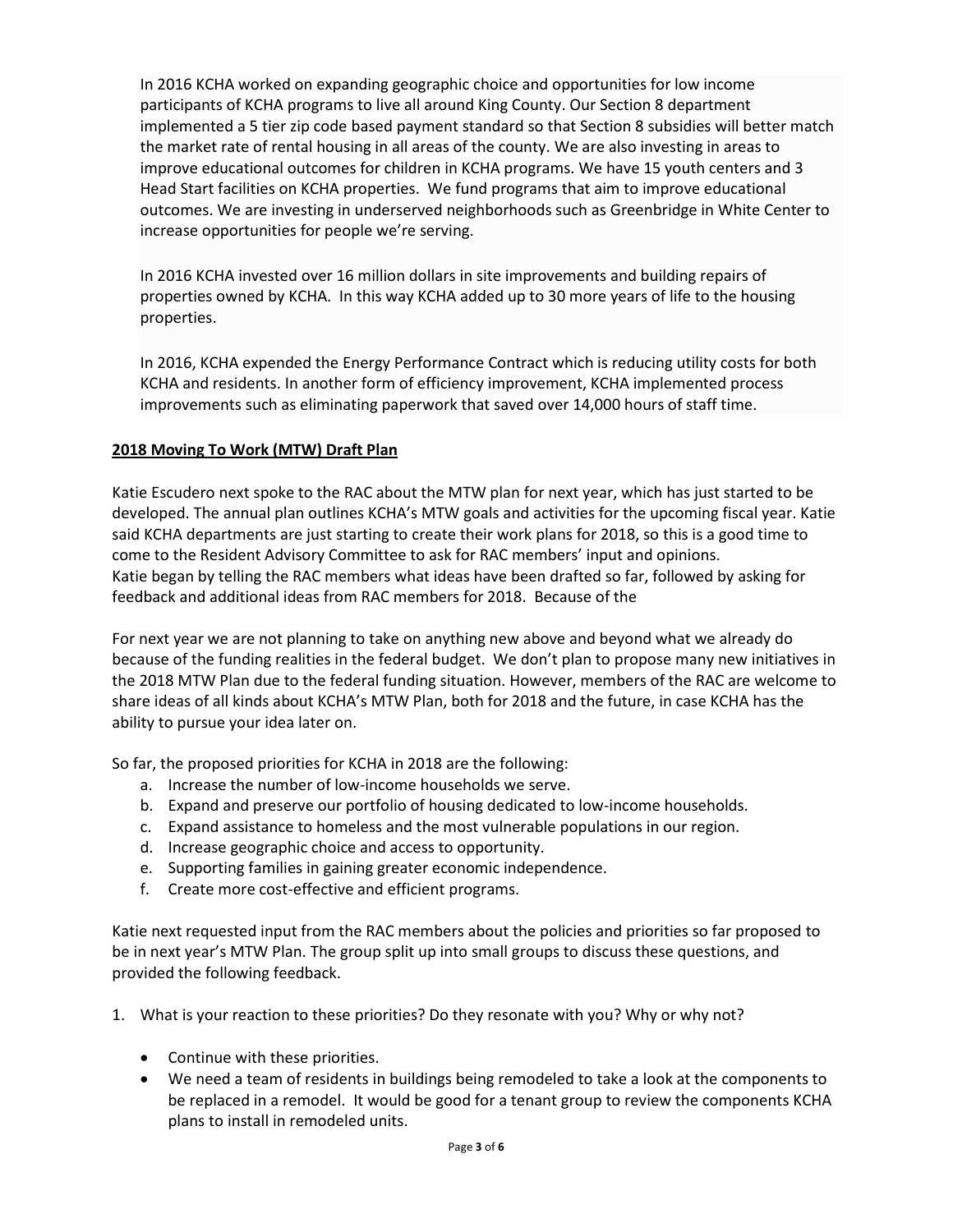- KCHA's *Selection of Designated Person* form is too intrusive.
- All very sound objectives, but we didn't get real concrete detail about them.
- I am impressed with the thorough research of putting the presentation together. I think there should be more social service people available to senior and disabled people, especially paying attention to Section 8n and people who have problems functioning at normal levels.
- I think the draft proposals are on track with improving the efficiency of in house departments.
- Define *low income*. What is *extra low income*? How to decide when to put in which of those categories?
- I've noticed that some tenants are gone most of the time and are not actually occupying their apartments. Someone else is there: parents, other relatives or significant other.
- What is being done to help homeless people adjust to being housed? Some have a fear and need extra support.
- 2. Are there other priorities that we should consider pursuing in 2018 or future years?
	- Make exceptions for payment standard for cities that share a zip code such as Renton/Newcastle. More payment standard tiers.
	- What is the definition of *high needs homeless families* and how can we better serve them?
	- Determine what qualifies *youth* for KCHA housing. Start or support a program that can help students get housing. Provide supports for youth beyond shelter.
	- Incentives to work for college-bound students.
	- Work incentives for youths and summer programs.
	- Work. Help people get work and opportunity to make money.
	- Recreation.
	- Social programs. Help people with mobility problems.
	- Networking.
	- A source of funds for higher education and provide follow up to students such as provide advice as to how to achieve goals.
	- A program for college bound students to encourage them to work and go to college.
	- Have end of school programs to honor all students every year.
	- Get rid of Key Keepers.
	- More opportunities for youth to participate in summer programs.
	- It would be a good idea to have counselors for students (adults as well as school age) to help people go into fields of study that are good for themselves and so they can earn an income after school. Provide school orientation according to the students' skills. Help students with goals and with secondary schools.
	- Change the *Designated Persons* form so it is not so intrusive to residents.
	- The *Selection of Designated Persons* form is being updated, but the update needs to be done quicker and with input from residents.
	- Help people achieve their goals: skills, school, major, how to achieve the goal, providing advice. Continue with priorities that help students with goals and secondary schools.
	- Need to open up the storage apartment to homeless on the wait list, open to those who have no place to live.
	- Emergency preparedness: what will KCHA do and what will residents need to do for themselves?
	- Teach people how to care for home. Some have never had one. Providing more tenant education about how to care for a housing unit would be a good idea. We could save lots of money if we could teach immigrants how to use the appliances and bathroom fixtures and how to clean an apartment. Many third world people cause much damage to unit because of lack of knowledge.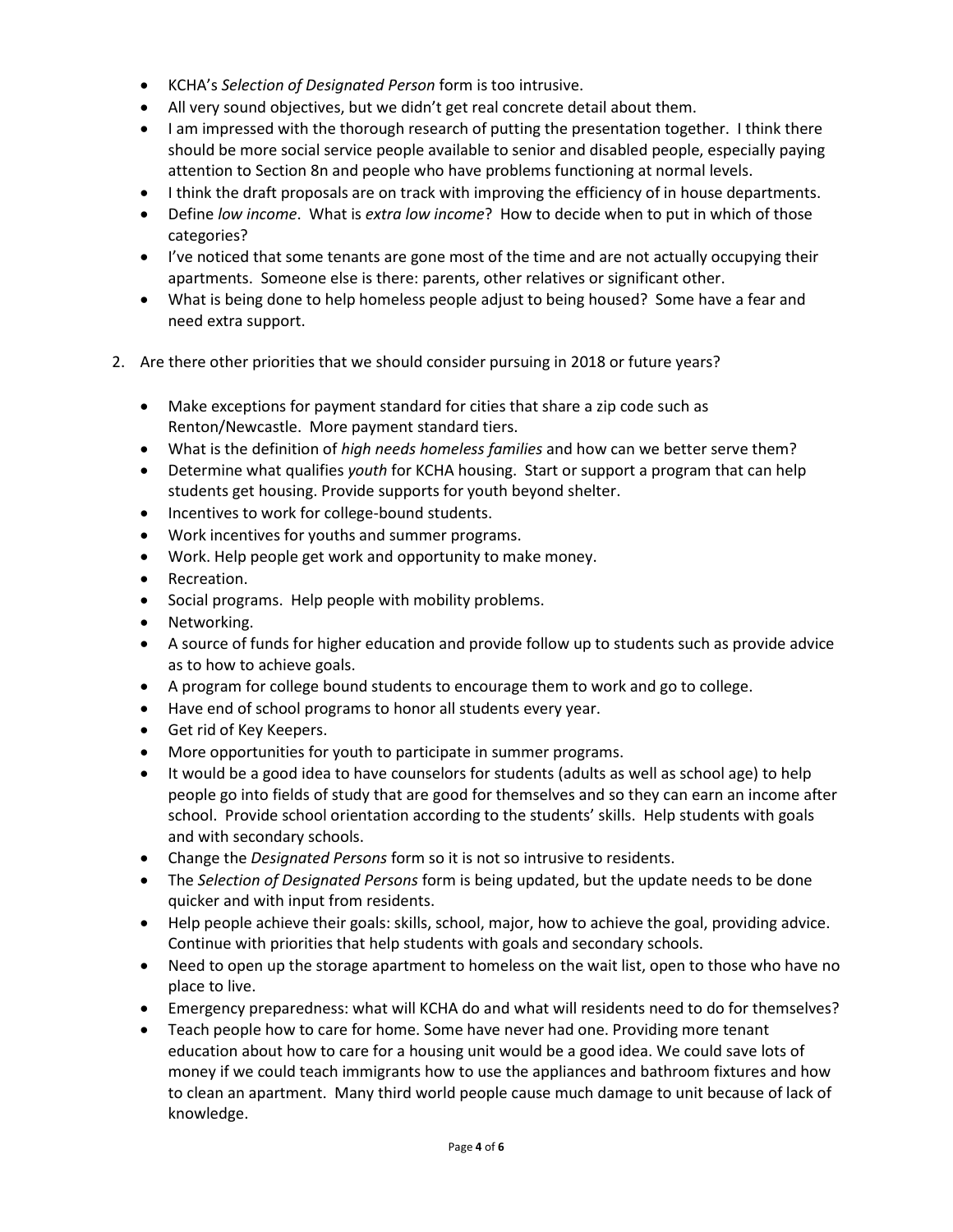- Respond to damage when damage is first done rather than wait for things to fall apart and someone gets hurt. It costs less to prevent than pay very much more after extreme problems.
- When an immigrant moves in it would be good to have someone from an immigrant and refugee agency come to the unit to help orient a new family and help them learn how to take care of the home, how to use the equipment , and how to be a good renter and neighbor.
- Provide a *Welcome* packet to new residents when lease is signed and residents gets new keys so they are aware of who to go to and supervisors. The *Welcome* information should include a flow chart of KCHA and also KCHA contact information (Board of Commissioners, senior management, executive director) consisting of phone, address and e-mail.
- No illegal practices in apartment.

# **Security Camera Pilot**

Bill Cook informed the group that KCHA is starting to install security cameras at three of its buildings, one building in each of the three regions, in order to see how it goes. Only one of the buildings has the cameras installed and operating so far: Wayland Arms in Auburn. We are almost finished putting them in at Paramount House in Shoreline. The next property where we'll try out security cameras will be Southridge House in Federal Way. These systems are state-of-the-art. They are little cameras shaped like domes that hang from the ceiling or off the wall. Installing these systems has cost about \$8,000 to \$9,000 per building. There is no additional monthly fee after that. We are already paying for internet connectivity for the property manager's office and that's all that's needed to run this system after the initial purchase and installation.

One reason we want to try these out is we've been having a problem with the doors to our mixed population buildings being propped open. These buildings are multi-story buildings where elderly and disabled adults live. These buildings were designed to be secure buildings that you could only get into with a key card or if a resident let you in after you called the resident. We are trying out security cameras at these three sites to see if there's a reduction in propping doors open and letting in unauthorized people. We put up signs in the buildings with security cameras to notify residents. We don't want anything about the new security camera systems to be kept secret from residents.

We won't use the cameras to monitor what residents are doing. Instead, these are recording systems. No one will be monitoring 24/7 what the cameras record. We think the main use will be to review footage after there's a problem to see what happened and decide who to contact about the problem. The footage is viewable in the property manager's office and can be accessed there or via smartphone by the other authorized viewers. This should improve response time when there's a problem at one of the doors, such as a broken window on an entry door, because the authorized viewers can look at the problem even if they are not on site.

We have written a policy for staff usage of what the security cameras produce. This policy states that KCHA will keep video coverage for only 30 days. The policy states that only three people have access to view the camera's footage: that building's property manager, the regional manager for that building's region, and Bill Cook, Director of Property Management. If someone else wants to see camera footage, for example a KCHA employee from Resident Services who supports residents at that building, that person must get permission to view the footage from the regional manager. The only other entity allowed to see video footage is the police. We are legally required to also provide access to the police if the police make an official request to view the footage.

During this trial at three buildings, we decided to put cameras up so the cameras can see all the entrances used by residents: front door, side doors, rear door and doors leading to stairwells. The